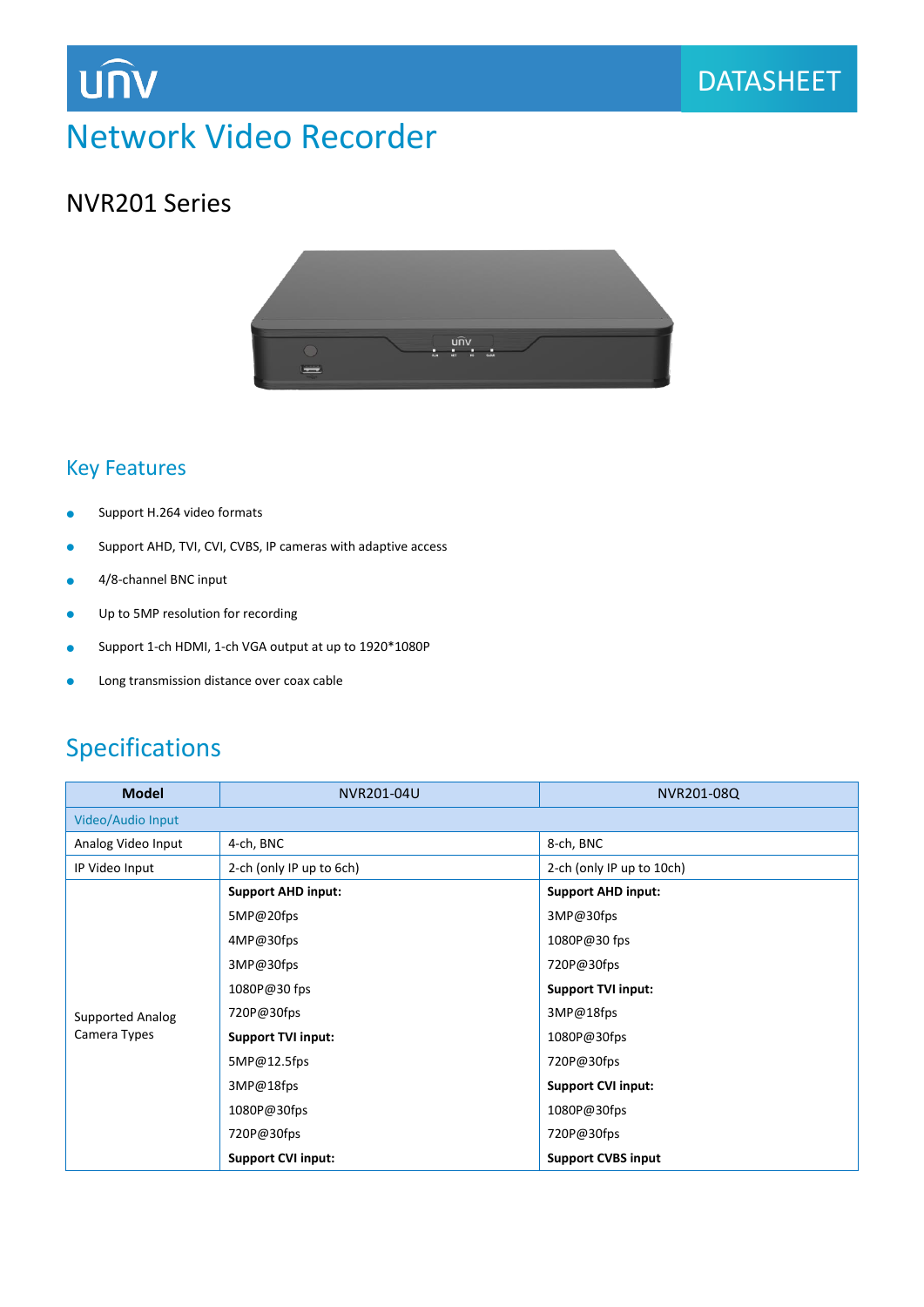# **UNV**

## **DATASHEET**

|                             | 1080P@30fps                                                                                    |                                            |  |
|-----------------------------|------------------------------------------------------------------------------------------------|--------------------------------------------|--|
|                             | 720P@30fps                                                                                     |                                            |  |
|                             | <b>Support CVBS input</b>                                                                      |                                            |  |
| Audio Input                 | 4-ch, RCA                                                                                      |                                            |  |
| <b>Network</b>              |                                                                                                |                                            |  |
| Incoming Bandwidth          | 40Mbps                                                                                         |                                            |  |
| <b>Outgoing Bandwidth</b>   | 40Mbps                                                                                         |                                            |  |
| <b>Remote Users</b>         | 128                                                                                            |                                            |  |
| Protocols                   | TCP/IP, P2P, UPnP, NTP, DHCP, PPPOE                                                            |                                            |  |
| Video/Audio Output          |                                                                                                |                                            |  |
| <b>CVBS Output</b>          |                                                                                                | 1-ch, BNC                                  |  |
| HDMI/VGA Output             | 1920x1080p/60Hz, 1920x1080p/50Hz, 1600x1200/60Hz, 1280x1024/60Hz, 1280x720/60Hz, 1024x768/60Hz |                                            |  |
| <b>Recording Resolution</b> | 5MP/4MP/3MP/1080p/720p/960H/4CIF/CIF/QCIF                                                      | 3MP/1080p/720p/960H/4CIF/CIF/QCIF          |  |
|                             | Mainstream:                                                                                    | Main stream:                               |  |
|                             | 5MP@10fps                                                                                      | 3MP@8fps                                   |  |
|                             | 4MP@12fps                                                                                      | 1080p@12fps                                |  |
|                             | 3MP@16fps                                                                                      | 720@30fps                                  |  |
|                             | 1080P@25fp                                                                                     | 960H@30fps                                 |  |
| Frame Rate                  | 720P@30fps                                                                                     |                                            |  |
|                             | 960H@30fps                                                                                     | Sub stream:                                |  |
|                             |                                                                                                | 960H/D1@12fps                              |  |
|                             | Sub stream:                                                                                    | CIF/QCIF@25fps/30fps                       |  |
|                             | 960H/D1@16fps                                                                                  |                                            |  |
|                             | CIF/QCIF@25fps/30fps                                                                           |                                            |  |
| Audio Output                | 1-ch, RCA                                                                                      |                                            |  |
| Synchronous Playback        | 6-ch                                                                                           | $10$ -ch                                   |  |
| <b>Decoding</b>             |                                                                                                |                                            |  |
| Decoding format             | H.264                                                                                          |                                            |  |
| Live View/Playback          | 8MP<br>(IP)/5MP/4MP/3MP/1080p/720p/960H/4CIF/CIF/QC<br>ΙF                                      | 8MP (IP)/3MP/1080p/720p/960H/4CIF/CIF/QCIF |  |
| <b>Hard Disk</b>            |                                                                                                |                                            |  |
| SATA                        | 1 SATA interface                                                                               |                                            |  |
| Capacity                    | Up to 10TB for each HDD                                                                        |                                            |  |
| <b>External Interface</b>   |                                                                                                |                                            |  |
| Network Interface           | 1 RJ45 10M/100M self-adaptive Ethernet Interfaces                                              |                                            |  |
| Serial Interface            | 1xRS485                                                                                        |                                            |  |
| <b>USB Interface</b>        | Rear panel: 1xUSB2.0, Front panel: 1xUSB2.0                                                    |                                            |  |
| General                     |                                                                                                |                                            |  |
| Power Supply                | <b>12V DC</b><br>Power Consumption: ≤ 5 W (without HDD)                                        |                                            |  |
| <b>Working Environment</b>  | -10°C~+55°C (+14°F~+131°F), Humidity ≤ 90% RH (non-condensing)                                 |                                            |  |
| Dimensions (W×D×H)          | 260mm×240mm×47mm (10.2"×9.4"×1.8")                                                             |                                            |  |
| Weight (without HDD)        | ≤ 1.12 Kg (2.47 lb)                                                                            |                                            |  |